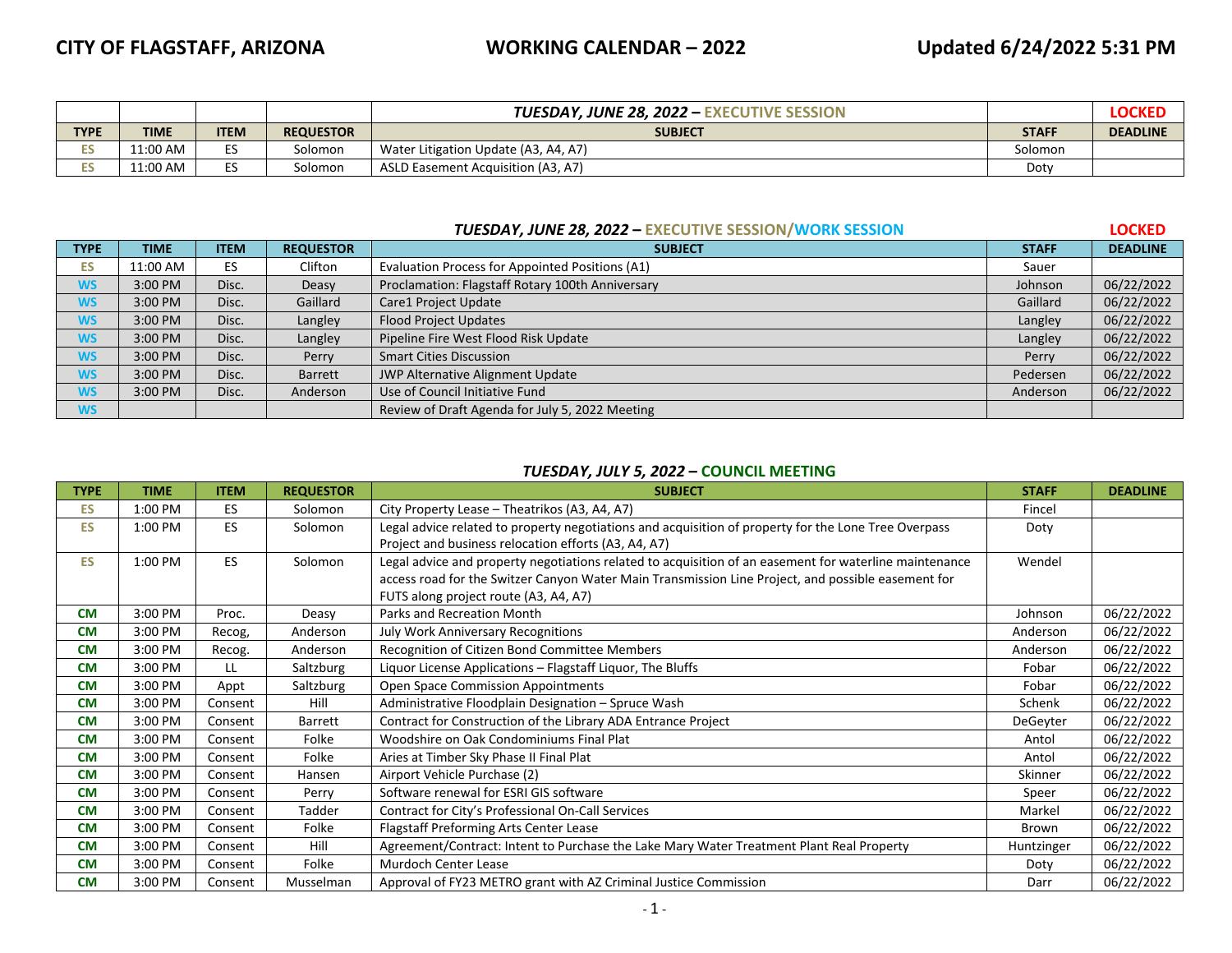# **CITY OF FLAGSTAFF, ARIZONA WORKING CALENDAR – 2022 Updated 6/24/2022 5:31 PM**

| <b>CM</b> | 3:00 PM | Consent | Anderson  | Professional Services Contract for Jeanie Gallagher                                | Anderson  | 06/22/2022 |
|-----------|---------|---------|-----------|------------------------------------------------------------------------------------|-----------|------------|
| <b>CM</b> | 3:00 PM | Routine | Tadder    | <b>Consideration of Audited Financial Reports</b>                                  | Suda      | 06/22/2022 |
| <b>CM</b> | 3:00 PM | Routine | Tadder    | Ord. $-2^{nd}$ Read $-$ Tax Levy Adoption                                          | Suda      | 06/22/2022 |
| <b>CM</b> | 3:00 PM | Routine | Gallagher | Ord. $-2nd$ Read – Revisions to the EAC Ordinance to update the employee groups    | Gallagher | 06/22/2022 |
| <b>CM</b> | 3:00 PM | Routine | Folke     | Rio Homes Unit 4 Amended Preliminary Plat                                          | Pearthree | 06/22/2022 |
| <b>CM</b> | 3:00 PM | Routine | Folke     | Rio Homes Unit 4 Condominiums Preliminary Plat                                     | Pearthree | 06/22/2022 |
| <b>CM</b> | 3:00 PM | Routine | Tadder    | FY 2021-22 Annual Account Write-Offs                                               | Tadder    | 06/22/2022 |
| <b>CM</b> | 3:00 PM | Regular | Hill      | Res. - WaterSMART Grant Submittal                                                  | Young     | 06/22/2022 |
| <b>CM</b> | 3:00 PM | Regular | Folke     | Res. - Authorization to Condemn Lone Tree Overpass Property                        | Doty      | 06/22/2022 |
| <b>CM</b> | 3:00 PM | Regular | Folke     | Ord. $-1$ <sup>st</sup> and $2nd$ Read – Acquisition of property for Red Gap Ranch | Doty      | 06/22/2022 |

## *COUNCIL BREAK JULY 6, 2022 – AUGUST 22, 2022*

## *TUESDAY, AUGUST 23, 2022* **– SPECIAL MEETING**

| <b>TYPE</b> | <b>TIME</b> | <b>ITEM</b> | <b>REQUESTOR</b> | <b>SUBJECT</b>                                                                                    | <b>STAFF</b> | <b>DEADLINE</b> |
|-------------|-------------|-------------|------------------|---------------------------------------------------------------------------------------------------|--------------|-----------------|
| <b>ES</b>   | 1:00 PM     | <b>ES</b>   | Solomon          | Discussion and legal advice regarding Intergovernmental Agreement and Third Party Agreement       | Solomon      |                 |
|             |             |             |                  | between City, Coconino County and Paw Placement of Northern Arizona DBA High Country Humane for   |              |                 |
|             |             |             |                  | Animal Sheltering Services (A3, A4)                                                               |              |                 |
| <b>SM</b>   | 3:00 PM     | Appts       | Saltzburg        | Appointments - Housing Commission                                                                 | Fobar        | 08/17/2022      |
| <b>SM</b>   | 3:00 PM     | Consent     | Folke            | Regional Plan Scenario Planning and associated Public Participation Contract                      | Dechter      | 08/17/2022      |
| <b>SM</b>   | 3:00 PM     | Consent     | Barrett          | Consideration and Approval of the Downtown Mile Project Engineering Design Services Contract      | Cameron      | 08/17/2022      |
| <b>SM</b>   | 3:00 PM     | Consent     | Folke            | McMillan Mesa Village Parcel D3 Final Plat                                                        | Antol        | 08/17/2022      |
| <b>SM</b>   | 3:00 PM     | Routine     | Folke            | Timber Sky Block 4 Preliminary Plat                                                               | Antol        | 08/17/2022      |
| <b>SM</b>   | 3:00 PM     | Regular     | Perry            | Res. - IGA with Coconino County Sheriff and NAU for Police Tech Support                           | Perry        | 08/17/2022      |
| <b>SM</b>   | 3:00 PM     | Regular     | Barrett          | Consideration and Approval of the Butler-Fourth Improvements Engineering Design Services Contract | DeGeyter     | 08/17/2022      |
| <b>SM</b>   | 3:00 PM     | Regular     | Folke            | Ord. $-1^{st}$ Read – PZ-22-00074 Marijuana Dispensary Hours                                      | Antol        | 08/17/2022      |
| <b>SM</b>   | 3:00 PM     | Regular     | Folke            | Ord. $-1st$ Read $-$ PZ-22-00089 Marijuana Recreational Sales and Separation Requirements         | Antol        | 08/17/2022      |
| <b>SM</b>   | 3:00 PM     | Disc.       | Solomon          | <b>Holiday Displays</b>                                                                           | Solomon      | 08/17/2022      |

|  | <b>TUESDAY, AUGUST 30, 2022 - EXECUTIVE SESSION/WORK SESSION</b> |
|--|------------------------------------------------------------------|
|--|------------------------------------------------------------------|

**EQCKED** 

| <b>TYPE</b> | TIME    | <b>ITEM</b> | <b>REQUESTOR</b> | <b>SUBJECT</b>                                                                                             | <b>STAFF</b> | <b>DEADLINE</b> |
|-------------|---------|-------------|------------------|------------------------------------------------------------------------------------------------------------|--------------|-----------------|
| ES.         |         |             |                  |                                                                                                            |              |                 |
| <b>WS</b>   | 3:00 PM | Disc.       | Hansen           | <b>Business Listening Tour</b>                                                                             | Saltonstall  | 08/24/2022      |
| <b>WS</b>   | 3:00 PM | Disc.       | Antonopoulos     | Neighborhood Sustainability Grant Annual Report                                                            | Molloy       | 08/24/2022      |
| <b>WS</b>   | 3:00 PM | Disc.       | Antonopoulos     | Sustainability Building Resolution Update                                                                  | Alatorre     | 08/24/2022      |
| <b>WS</b>   | 3:00 PM | Disc.       | Bauman           | 2004 Bond Fund Acquisition Priorities                                                                      | Ince         | 08/24/2022      |
| <b>WS</b>   | 3:00 PM | Disc.       | Council          | Discussion on the City's Engineering Standards as it relates to speed limits and design characteristics of | Bauman/      | 08/24/2022      |
|             |         |             |                  | roadways, Vision Zero approach, and adjusting values/priorities to serve Pedestrians first, Cyclists       | Antonopoulos |                 |
|             |         |             |                  | second, Public Transit, followed by car share/taxi, and then lastly private personal vehicle               |              |                 |
| <b>WS</b>   |         |             |                  | Review of Draft Agenda for September 6, 2022 Meeting                                                       |              |                 |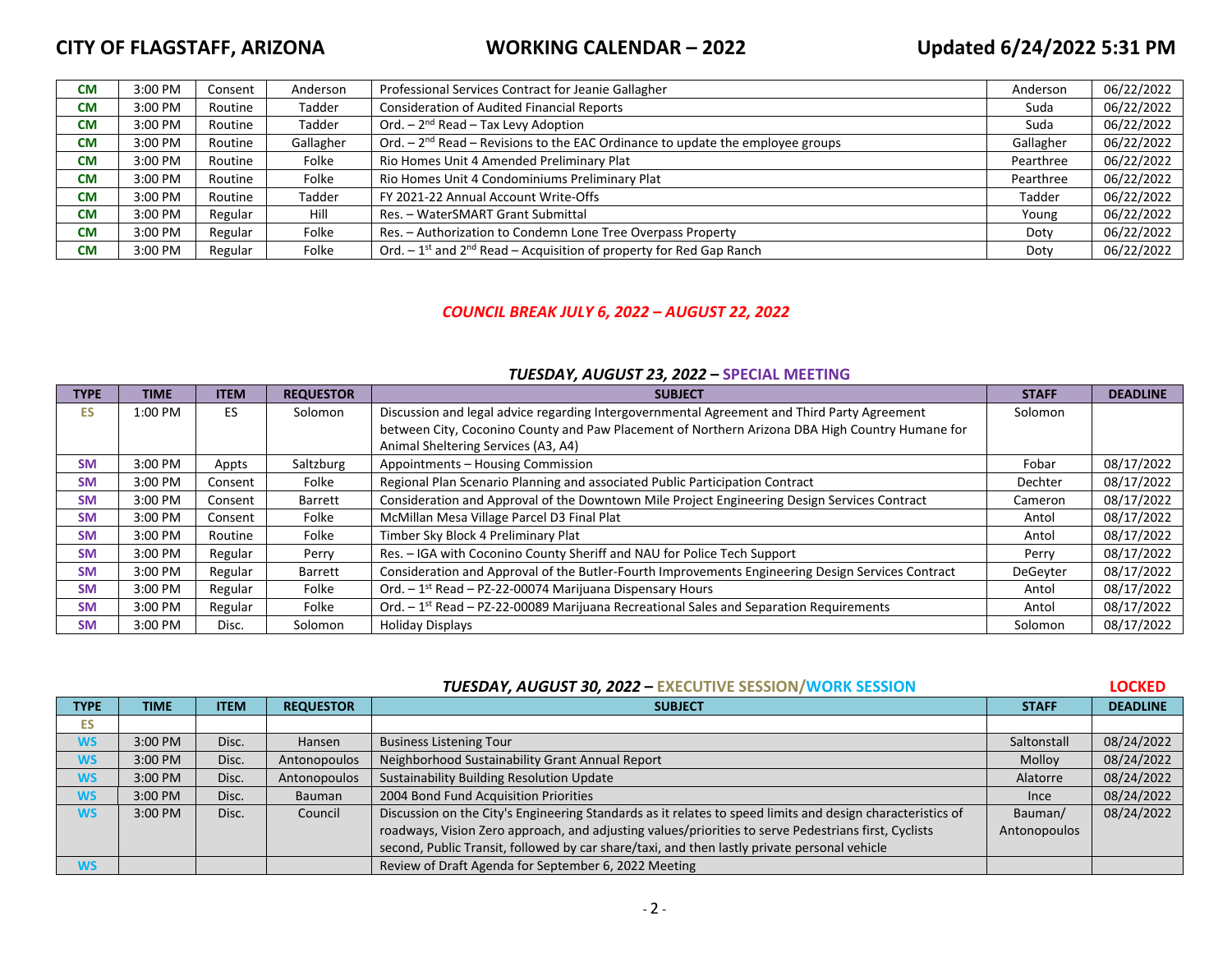## *TUESDAY, SEPTEMBER 6, 2022* **– COUNCIL MEETING**

| <b>TYPE</b> | <b>TIME</b> | <b>ITEM</b> | <b>REQUESTOR</b> | <b>SUBJECT</b>                                                                            | <b>STAFF</b> | <b>DEADLINE</b> |
|-------------|-------------|-------------|------------------|-------------------------------------------------------------------------------------------|--------------|-----------------|
| <b>CM</b>   | $3:00$ PM   | Proc.       | Deasy            | <b>Proclamation: Theatrikos Week</b>                                                      | Johnson      | 08/24/2022      |
| <b>CM</b>   | $3:00$ PM   | Consent     | Bauman           | Construction Contract for the Route 66 Monument Signs                                     | McNamara     | 08/24/2022      |
| <b>CM</b>   | 3:00 PM     | Consent     | Antonopoulos     | Consideration of USDA Urban Agriculture and Innovative Production Grant Acceptance        | Wells        | 08/24/2022      |
| <b>CM</b>   | $3:00$ PM   | Routine     | Folke            | Ord. $-2nd$ Read $-$ PZ-22-00074 Marijuana Dispensary Hours                               | Antol        | 08/24/2022      |
| <b>CM</b>   | 3:00 PM     | Routine     | Folke            | Ord. $-2nd$ Read $-$ PZ-22-00089 Marijuana Recreational Sales and Separation Requirements | Antol        | 08/24/2022      |
| <b>CM</b>   | 3:00 PM     | Regular     | Sauer            | Ord. $-1^{st}$ Read – Employee Handbook Updates                                           | Gallagher    | 08/24/2022      |
| <b>CM</b>   | 3:00 PM     | Disc.       | Hansen           | Airport Drainage Improvement Plan Existing Conditions Assessment Update                   | Miele        | 08/24/2022      |

## *TUESDAY, SEPTEMBER 13, 2022*  **– EXECUTIVE SESSION/WORK SESSION LOCKED**

| <b>TYPE</b> | <b>TIME</b> | <b>ITEM</b> | <b>REQUESTOR</b> | <b>SUBJECT</b>                                                           | <b>STAFF</b>   | <b>DEADLINE</b> |
|-------------|-------------|-------------|------------------|--------------------------------------------------------------------------|----------------|-----------------|
| ES.         |             |             |                  |                                                                          |                |                 |
| <b>WS</b>   | $3:00$ PM   | Disc.       | Clifton          | Lived Black Experience Update                                            | Deb Harris     | 09/07/2022      |
| <b>WS</b>   | 3:00 PM     | Disc.       | Clifton          | Elevate PreK Annual Report                                               | Rebecca Cirzan | 09/07/2022      |
| <b>WS</b>   | 3:00 PM     | Disc.       | Folke            | Cell tower opportunity on the site of the future Cheshire park expansion | Doty           | 09/07/2022      |
| <b>WS</b>   | 3:00 PM     | Disc.       | Musselman        | Nuisance Noise Ordinance Discussion                                      | Lasiewicki     | 09/07/2022      |
| <b>WS</b>   |             |             |                  | Review of Draft Agenda for September 20, 2022 Meeting                    |                |                 |

## *TUESDAY, SEPTEMBER 20, 2022* **– COUNCIL MEETING**

| TYPE      | <b>TIME</b> | <b>ITEM</b> | <b>REQUESTOR</b> | <b>SUBJECT</b>                                                              | <b>STAFF</b>     | <b>DEADLINE</b> |
|-----------|-------------|-------------|------------------|-----------------------------------------------------------------------------|------------------|-----------------|
| <b>CM</b> | 3:00 PM     | Routine     | Sauer            | ond r<br><b>Employee Handbook Updates</b><br>Ord.<br>Read                   | Gallagher        | 09/07/2022      |
| <b>CM</b> | 3:00 PM     | Regular     | Bauman           | - 2004 Bond Fund Acquisition Priorities<br><sup>1st</sup> Read – ∠J<br>Ord. | <sup>I</sup> nce | 09/07/2022      |

## *TUESDAY, SEPTEMBER 27, 2022*  **– EXECUTIVE SESSION/WORK SESSION**

| <b>TYPE</b> | <b>TIME</b> | <b>ITEM</b> | <b>REQUESTOR</b> | <b>SUBJECT</b>                                     | <b>STAFF</b> | <b>DEADLINE</b> |
|-------------|-------------|-------------|------------------|----------------------------------------------------|--------------|-----------------|
|             |             |             |                  |                                                    |              |                 |
| WS          |             |             |                  |                                                    |              | 09/21/2022      |
| <b>WS</b>   | 3:00 PM     |             |                  | Review of Draft Agenda for October 4, 2022 Meeting |              |                 |

## *TUESDAY, OCTOBER 4, 2022* **– COUNCIL MEETING**

| <b>TYPE</b> | <b>TIML</b> | <b>ITEM</b> | <b>REQUESTOR</b> | <b>SUBJECT</b>                                                         | <b>STAFF</b> | <b>DEADLINE</b> |
|-------------|-------------|-------------|------------------|------------------------------------------------------------------------|--------------|-----------------|
| <b>CM</b>   | 3:00 PM     | Proc.       | Deasy            | r Service Representatives Week<br>Proclamation: C<br>Customer          | Johnson      | 09/21/2022      |
| <b>CM</b>   | 3:00 PM     | Routine     | Bauman           | $\sim$ nd r<br>- 2004 Bond Fund Acquisition Priorities<br>Ord.<br>Read | Ince         | 09/21/2022      |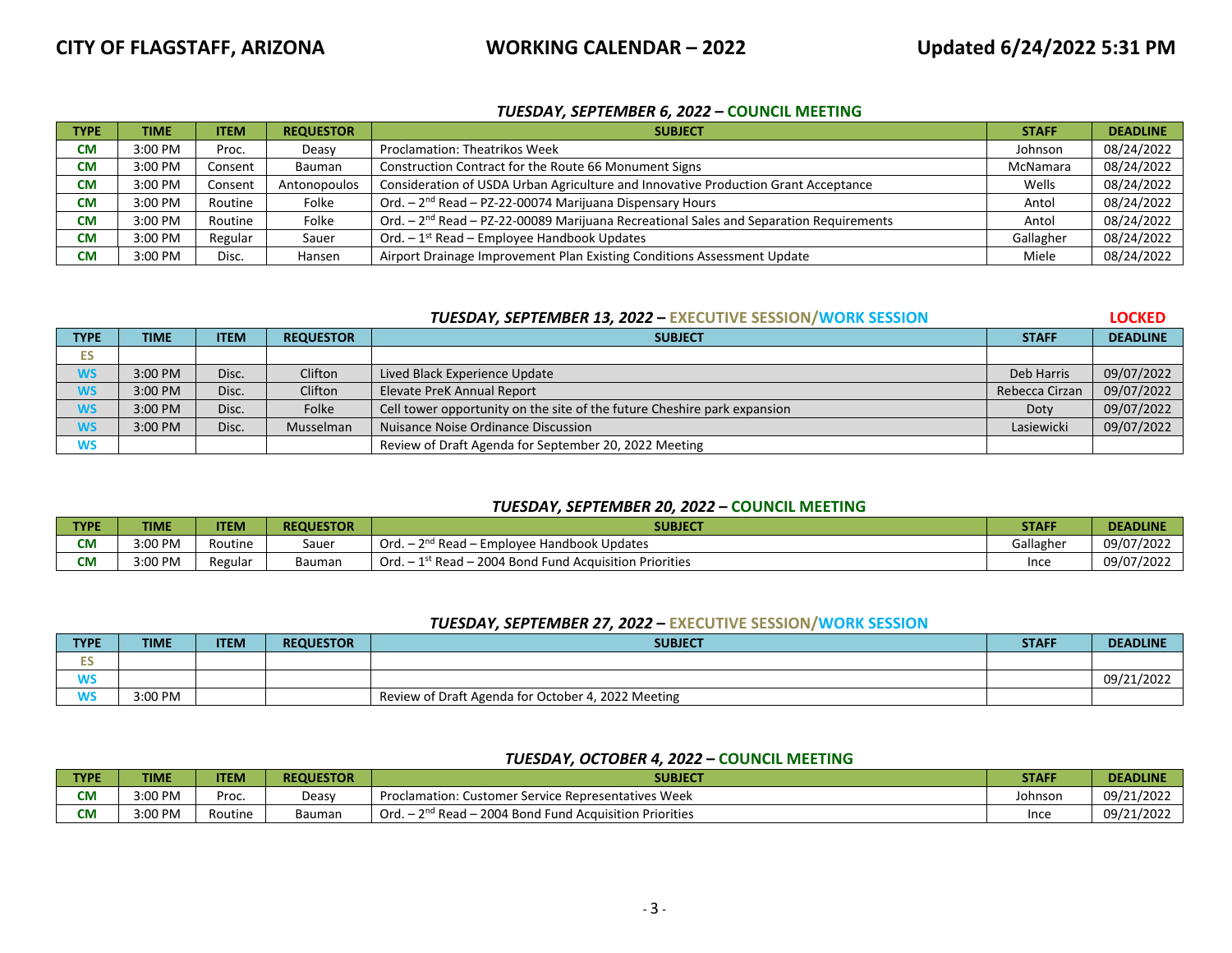## **CITY OF FLAGSTAFF, ARIZONA WORKING CALENDAR – 2022 Updated 6/24/2022 5:31 PM**

## *TUESDAY, OCTOBER 11, 2022*  **– EXECUTIVE SESSION/WORK SESSION**

| <b>TYPE</b> | <b>TIME</b> | <b>ITEM</b> | <b>REQUESTOR</b> | <b>SUBJECT</b>                                      | <b>STAFF</b> | <b>DEADLINE</b> |
|-------------|-------------|-------------|------------------|-----------------------------------------------------|--------------|-----------------|
| ∽           |             |             |                  |                                                     |              |                 |
| WC<br>rv 3  | 3:00 PM     |             |                  |                                                     |              | 10/05/2022      |
| <b>WS</b>   |             |             |                  | Review of Draft Agenda for October 18, 2022 Meeting |              |                 |

### *TUESDAY, OCTOBER 18, 2022* **– COUNCIL MEETING**

| <b>TYPE</b> | <b>TIME</b> | <b>ITEM</b> | <b>REQUESTOR</b> | <b>SUBJECT</b> | <b>STAFF</b> | <b><i><u>PART AT</u></i></b><br><b>JLINE</b><br>ULAU. |
|-------------|-------------|-------------|------------------|----------------|--------------|-------------------------------------------------------|
| <b>CM</b>   | 3:00 PM     |             |                  |                |              | 10/05/2022                                            |

### *TUESDAY, OCTOBER 25, 2022*  **– EXECUTIVE SESSION\*/WORK SESSION**

| <b>TYPE</b>       | <b>TIME</b> | <b>ITEM</b> | <b>REQUESTOR</b> | <b>SUBJECT</b>                                      | <b>STAFF</b> | <b>DEADLINE</b> |
|-------------------|-------------|-------------|------------------|-----------------------------------------------------|--------------|-----------------|
| --<br>∽           |             |             |                  |                                                     |              |                 |
| <b>AIC</b><br>JVJ | 3:00 PM     | Disc.       | Savers           | Thorpe Park Annex Concept Design                    | Hagin        | 10/19/2022      |
|                   |             |             |                  | Review of Draft Agenda for November 1, 2022 Meeting |              |                 |

## *TUESDAY, NOVEMBER 1, 2022* **– COUNCIL MEETING**

| <b>TYPE</b>      | TIME    | <b>ITEM</b> | <b>REQUESTOR</b> | <b>SUBJECT</b> | CHAPT.<br>SIAN. | <b>DEADLINE</b>                             |
|------------------|---------|-------------|------------------|----------------|-----------------|---------------------------------------------|
| ---<br><b>CM</b> | 3:00 PM |             |                  |                |                 | .<br>10/<br>10.<br>$\overline{\phantom{a}}$ |

### *TUESDAY, NOVEMBER 8, 2022*  **– EXECUTIVE SESSION/WORK SESSION**

| <b>TYPE</b> | <b>TIME</b> | <b>ITEM</b> | <b>REQUESTOR</b> | <b>SUBJECT</b>                                       | <b>STAFF</b> | <b>DEADLINE</b> |
|-------------|-------------|-------------|------------------|------------------------------------------------------|--------------|-----------------|
| EС<br>--    |             |             |                  |                                                      |              |                 |
| <b>WS</b>   | 3:00 PM     |             |                  |                                                      |              | 11/02/2022      |
| <b>WS</b>   |             |             |                  | Review of Draft Agenda for November 15, 2022 Meeting |              |                 |

## *TUESDAY, NOVEMBER 15, 2022* **– COUNCIL MEETING**

| <b>TYPE</b> | <b>TIME</b> | <b>TEM</b> | <b>REQUESTOR</b> | <b>SUBJECT</b>                                        | <b>STAFF</b> | <b>DEADLINE</b> |
|-------------|-------------|------------|------------------|-------------------------------------------------------|--------------|-----------------|
| см          | 3:00 PM     | Regulai    | Savers           | . Concept Design<br>Adoption of Thorpe Par<br>. Anney | Hagir        | 1/02/202        |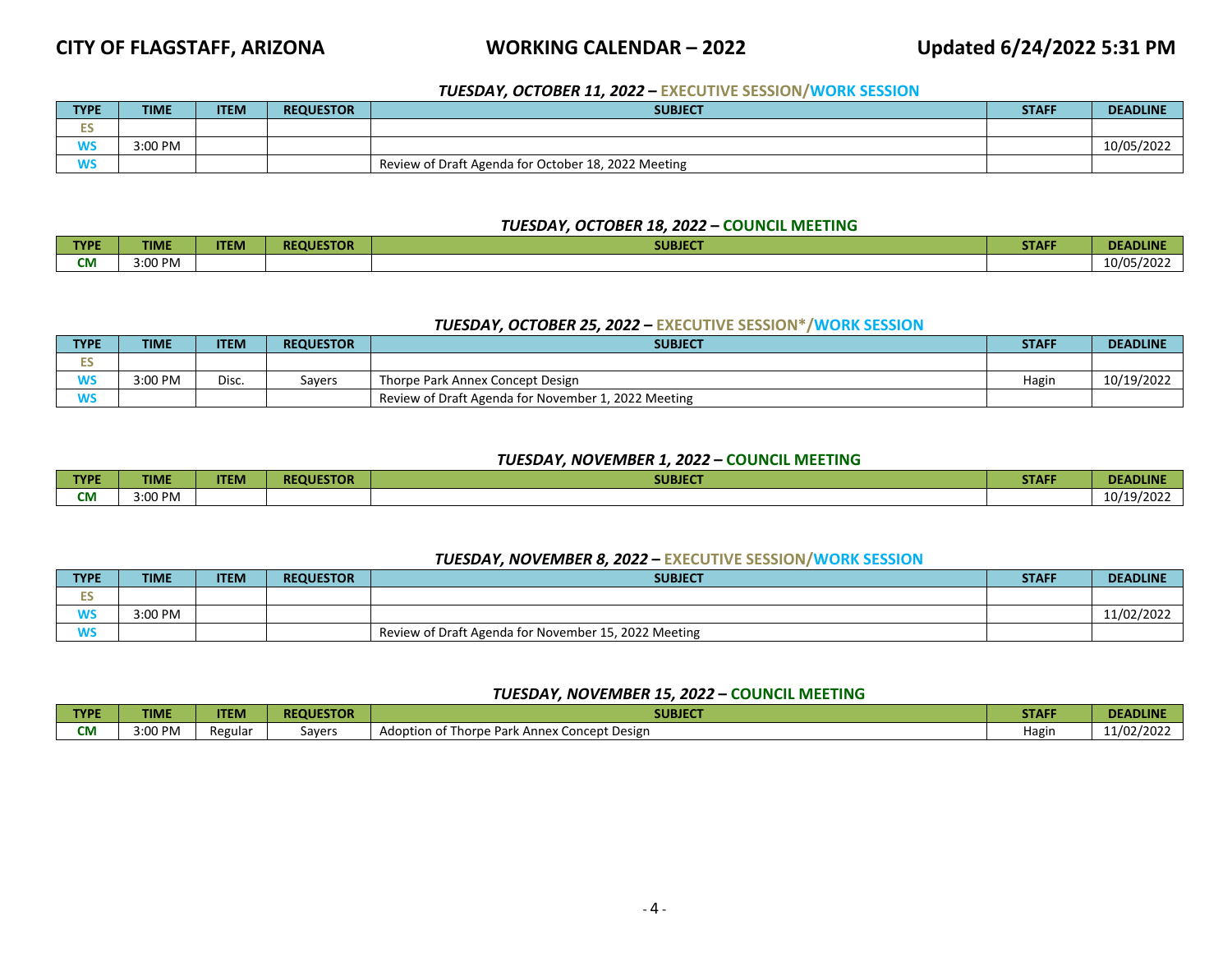## **FUTURE AGENDA ITEM REQUESTS (F.A.I.R.) – Needs 3 in Support**

| These are items requested by a Councilmember to be placed on an agenda under F.A.I.R. to determine if there is at least two other Councilmembers |                                              |                  |                |  |  |  |  |  |  |
|--------------------------------------------------------------------------------------------------------------------------------------------------|----------------------------------------------|------------------|----------------|--|--|--|--|--|--|
|                                                                                                                                                  | interested in placing it on a future agenda. |                  |                |  |  |  |  |  |  |
| DATE REQ'D                                                                                                                                       | MTG. DATE                                    | <b>REQUESTOR</b> | <b>SUBJECT</b> |  |  |  |  |  |  |
|                                                                                                                                                  |                                              |                  |                |  |  |  |  |  |  |

|                 | <b>COUNCIL DISCUSSION QUEUE - Seeking Council Direction</b>                                                                                                                                                                                                                               |                  |                  |                                                                                                              |                       |  |  |  |  |  |
|-----------------|-------------------------------------------------------------------------------------------------------------------------------------------------------------------------------------------------------------------------------------------------------------------------------------------|------------------|------------------|--------------------------------------------------------------------------------------------------------------|-----------------------|--|--|--|--|--|
|                 | These are items that have received the support of three Councilmembers through the F.A.I.R. process to place the item on a future agenda. These<br>items are placed in sequential order; those that have received four in support to move to the front of the line have been colored red. |                  |                  |                                                                                                              |                       |  |  |  |  |  |
|                 |                                                                                                                                                                                                                                                                                           |                  |                  |                                                                                                              |                       |  |  |  |  |  |
| <b>MTG TYPE</b> | <b>DATE REQ'D</b>                                                                                                                                                                                                                                                                         | <b>REQUESTOR</b> | <b>MTG. DATE</b> | <b>SUBJECT</b>                                                                                               | <b>STAFF ASSIGNED</b> |  |  |  |  |  |
| <b>FAR</b>      | 11/02/2021                                                                                                                                                                                                                                                                                | Shimoni          | 08/31/2022       | Discussion on the City's Engineering Standards as it relates to speed limits and design characteristics of   | Barrett/Antonopoulos  |  |  |  |  |  |
|                 |                                                                                                                                                                                                                                                                                           |                  |                  | roadways, Vision Zero approach, and adjusting values/priorities to serve Pedestrians first, Cyclists second, |                       |  |  |  |  |  |
|                 |                                                                                                                                                                                                                                                                                           |                  |                  | Public Transit, followed by car share/taxi, and then lastly private personal vehicle                         |                       |  |  |  |  |  |
| <b>FAR</b>      | 02/01/2022                                                                                                                                                                                                                                                                                | Deasy            |                  | Development of a rainbow-colored pedestrian crosswalk                                                        | Overton/Barrett       |  |  |  |  |  |
| <b>FAR</b>      | 02/01/2022                                                                                                                                                                                                                                                                                | Aslan            |                  | Development of a Councilmember Evaluation Process                                                            | <b>HR</b>             |  |  |  |  |  |
| <b>FAR</b>      | 02/15/2022                                                                                                                                                                                                                                                                                | Deasy            |                  | Housing program for elderly citizens to have an assistive roommate in exchange for rent.                     | Darr                  |  |  |  |  |  |
| <b>FAR</b>      | 02/15/2022                                                                                                                                                                                                                                                                                | Daggett          |                  | Discussion regarding an ordinance to protect renters from income source discrimination                       | Darr                  |  |  |  |  |  |
| <b>FAR</b>      | 03/02/2022                                                                                                                                                                                                                                                                                | Deasy            |                  | Legal violations of permittees as grounds to suspend or terminate building permits or public construction    | Solomon               |  |  |  |  |  |
|                 |                                                                                                                                                                                                                                                                                           |                  |                  | contracts.                                                                                                   |                       |  |  |  |  |  |
| <b>FAR</b>      | 03/02/2022                                                                                                                                                                                                                                                                                | Deasy            |                  | Apprenticeship requirements for public construction contracts                                                | Brown                 |  |  |  |  |  |
| <b>FAR</b>      | 03/15/2022                                                                                                                                                                                                                                                                                | Deasy            |                  | Development of an "only dig once" policy to allow for other utilities to participate in projects             | Barrett               |  |  |  |  |  |
| <b>FAR</b>      | 04/05/2022                                                                                                                                                                                                                                                                                | Salas            |                  | Discussion about the bringing back the city owned parcel at Shultz Pass to the list of properties to be      | Darr                  |  |  |  |  |  |
|                 |                                                                                                                                                                                                                                                                                           |                  |                  | developed for workforce housing                                                                              |                       |  |  |  |  |  |
| <b>FAR</b>      | 05/17/2022                                                                                                                                                                                                                                                                                | Cit. Petition    |                  | Citizen Petition: "Climate Emergency: Stop the Money Pipeline"                                               | Tadder                |  |  |  |  |  |
| <b>FAR</b>      | 06/21/2022                                                                                                                                                                                                                                                                                | Aslan            |                  | Discover Flagstaff Update on the state of the film industry in Flagstaff                                     | Hansen                |  |  |  |  |  |

## **STAFF FUTURE AGENDA ITEMS**

*These are items being brought forward by staff for a future agenda OR items that have received the support of four Councilmembers that are waiting to be placed on an agenda.* 

| <b>MTG TYPE</b> | <b>DATE REQ'D</b> | <b>REQUESTOR</b> | <b>4 VOTE DATE</b> | <b>SUBJECT</b>                                                                                                                                                                                           | <b>STAFF ASSIGNED</b> |
|-----------------|-------------------|------------------|--------------------|----------------------------------------------------------------------------------------------------------------------------------------------------------------------------------------------------------|-----------------------|
| <b>FAR</b>      | 04/16/2019        | Council          | 06/11/2019         | Ways that the City can incentivize a developer to provide public art space as part of a new development                                                                                                  | Folke/Hansen          |
| <b>FAR</b>      | 08/27/2019        | Council          | 10/08/2019         | Discussion about possible regulations on new developments coming into town with a retail component for<br>the benefit of higher density and not providing the retail                                     | Folke/Antol           |
| <b>FAR</b>      | 05/21/2019        | Council          | 10/29/2019         | Discussion on how the city can add more residential units within the single-family residential zoning<br>parcels                                                                                         | Folke/Antol           |
| <b>FAR</b>      |                   | Bertelsen        | N/A                | Street Light Maintenance Contract                                                                                                                                                                        | Overton               |
| <b>FAR</b>      | 05/14/2019        | Council          | 01/28/2020         | Discussion about the fees the city assesses for special events on private property and the possibility of<br>implementing a staggered fee schedule similar to what is done for events on public property | Bertelsen/Folke       |
| <b>FAR</b>      | 08/25/2020        | Council          | 11/24/2020         | A discussion about Property Maintenance requirements outside of Title 6 and Title 7                                                                                                                      | Folke                 |
| <b>FAR</b>      | 02/18/2020        | Council          | 11/10/2020         | Discuss strategies that would recognize the true cost of carbon associated with transportation in Flagstaff<br>and looking at options to offset that true cost in some fashion                           | Antonopoulos          |
| <b>FAR</b>      |                   | Folke            | N/A                | Request to initiate a rezoning of the Southside and Sunny Side to the CC Neighborhood Zone                                                                                                               | Symer                 |
| <b>FAR</b>      |                   | Folke            | N/A                | Ord. - Community Commercial Neighborhood (CCN) Rezone                                                                                                                                                    | Symer                 |